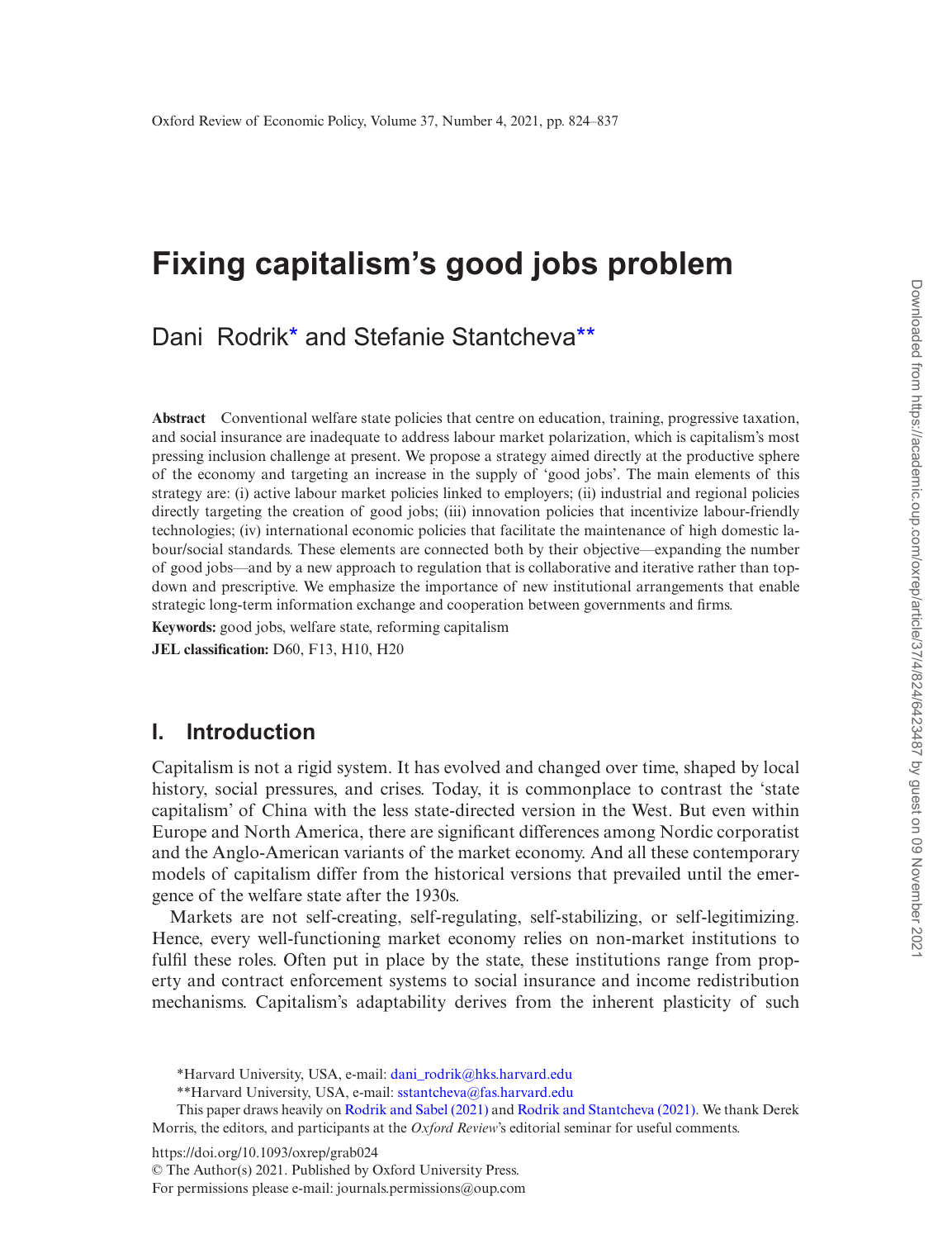arrangements. Even property rights, typically considered the cornerstone of a market economy, can be repackaged and reconfigured in an almost infinite variety of ways.<sup>[1](#page-1-0)</sup> What counts as property and where its boundaries lie are questions to which there have not been immutable answers.

The malleability of capitalism is its great strength. Crises of capitalism are as old as capitalism itself. Yet, each time, capitalism has survived, reforming and adapting itself to new challenges.

The two biggest challenges today's capitalism faces are climate change and social inclusion. In its own way, each of these two challenges is existential. Climate change threatens humanity through its potentially catastrophic consequences for our physical environment. The economic, cultural, and spatial divides that have deepened within countries in recent decades, on the other hand, threaten the viability of our societies and polities.

In this paper, we address the second of these challenges. We argue that the conventional welfare state policies centring on education, training, progressive taxation, and social insurance are on their own inadequate to address today's inclusion challenge. We propose a multi-pronged strategy aimed directly at the productive sphere of the economy and targeting an increase in the supply of 'good jobs'—jobs that provide a middle-class living standard, a sufficiently high wage, good benefits, reasonable levels of personal autonomy, adequate economic security, and career ladders.[2](#page-1-1) The main elements of this strategy are: (i) active labour market policies linked to employers; (ii) industrial and regional policies directly targeting the creation of good jobs; (iii) innovation policies that incentivize labour-friendly technologies; (iv) international economic policies that facilitate the maintenance of high domestic labour/ social standards.

These elements are connected both by their objective—expanding the number of good jobs—and by a new approach to regulation that is collaborative and iterative rather than top-down and prescriptive. We emphasize the importance of new institutional arrangements that enable strategic long-term information exchange and cooperation between governments and firms (as well as between the general public and policy-makers)—underscoring the need for joint endeavour by public, private, and civic sectors to deliver improvements for all. In the rest of the paper, we discuss this approach and illustrate it in the context of the four specific elements of the good-jobs strategy.<sup>[3](#page-1-2)</sup>

<span id="page-1-0"></span> $<sup>1</sup>$  It is useful in this context to consider how China has managed to provide effective property rights in-</sup> centives and contract enforcement through institutional arrangements that differ greatly from conventional Western ones ([Rodrik, 1996](#page-13-2); [Qian, 2017](#page-13-3)).

<span id="page-1-1"></span><sup>2</sup> [Osterman \(2020\)](#page-13-4) provides a very valuable set of case studies on what can be done to increase good jobs in specific industries. See also [Ton \(2014\),](#page-13-5) who discusses how it may be in many firms' self-interest to enhance the quality of the jobs they offer.

<span id="page-1-2"></span><sup>&</sup>lt;sup>3</sup> This paper focuses on advanced economies. Many developing economies seemed to have been doing better prior to the pandemic, on the back of export-oriented industrializing strategies. However, even before the pandemic there were signs that their growth models were running out of steam (see Diao *et al.*[, 2019](#page-12-0), and [Rodrik, 2018\)](#page-13-6).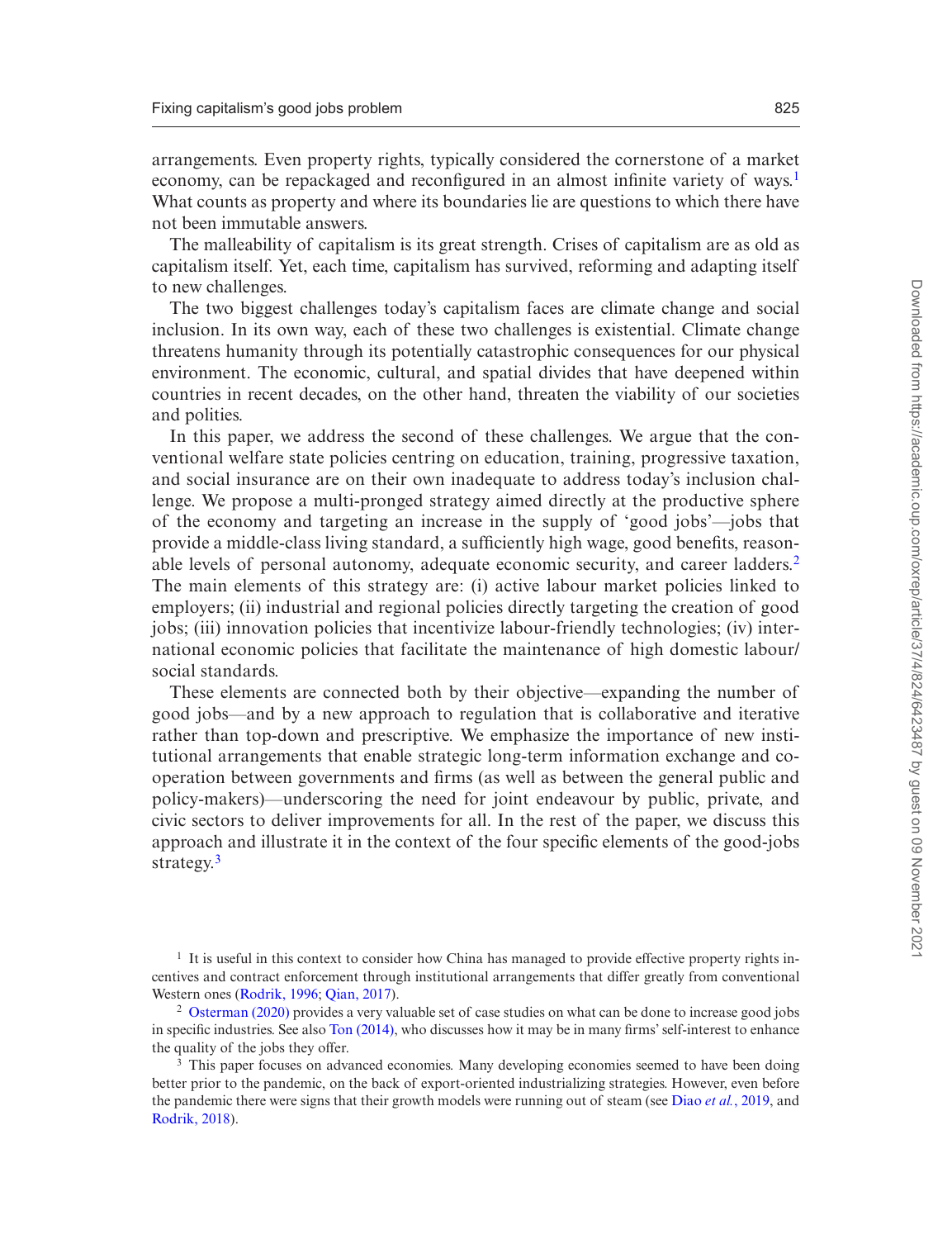#### **II. Stating the problem and the general approach**

One of the fundamental problems of contemporary capitalism is its failure to produce adequate numbers of good jobs to sustain a prosperous and growing middle class. Quantitative indicators of this can be found in measures of labour market polarization, rising spatial inequality, declining job stability, greater self-reported economic insecurity, and declining middle-class income shares ([Autor and Dorn, 2013](#page-12-1); [Eurofound,](#page-13-7) [2017;](#page-13-7) [OECD, 2019](#page-13-8)). [Figure 1](#page-2-0) shows the collapse in the number of jobs for medium-skill occupations in leading advanced economies. This figure is taken from [OECD \(2019\)](#page-13-8) and similar results can be found in studies by Autor *et al.* [\(2020\)](#page-12-2) and [McKinsey Global](#page-13-9) [Institute \(2020\).](#page-13-9) Even in countries (such as France) where there does not seem to have been a marked deterioration in overall inequality, these labour market syndromes are acutely felt ([Rodrik and Stantcheva, 2021\)](#page-13-1).

The disappearance of good jobs is not just an equity problem. It is a broader social problem since declining labour market opportunities produce a wide variety of social ills such as family breakdown, crime, and substance abuse ([Case and Deaton, 2020](#page-12-3)). It is also a political problem as it fosters the rise of authoritarian and nativist populism ([Rodrik, 2021\)](#page-13-10). It is even a problem for economic efficiency and growth insofar as it slows down the dissemination of innovation from the more advanced sectors and firms to the rest of the economy through the creation of more productive jobs in the middle of the skill distribution.

How should we deal with this problem? It is useful to consider our options with the help of a matrix that categorizes different types of remedies for inequality [\(Figure 2](#page-3-0)). First, we divide policies into pre-production, production, and post-production stage interventions. For our purposes, this is a better categorization of policies than the more conventional pre-distribution versus redistribution distinction. It distinguishes between policies that affect endowments people bring to markets (such as education and skills) and policies that influence production, employment, and investment decisions (such as



<span id="page-2-0"></span>

*Source*: [OECD \(2019\).](#page-13-8)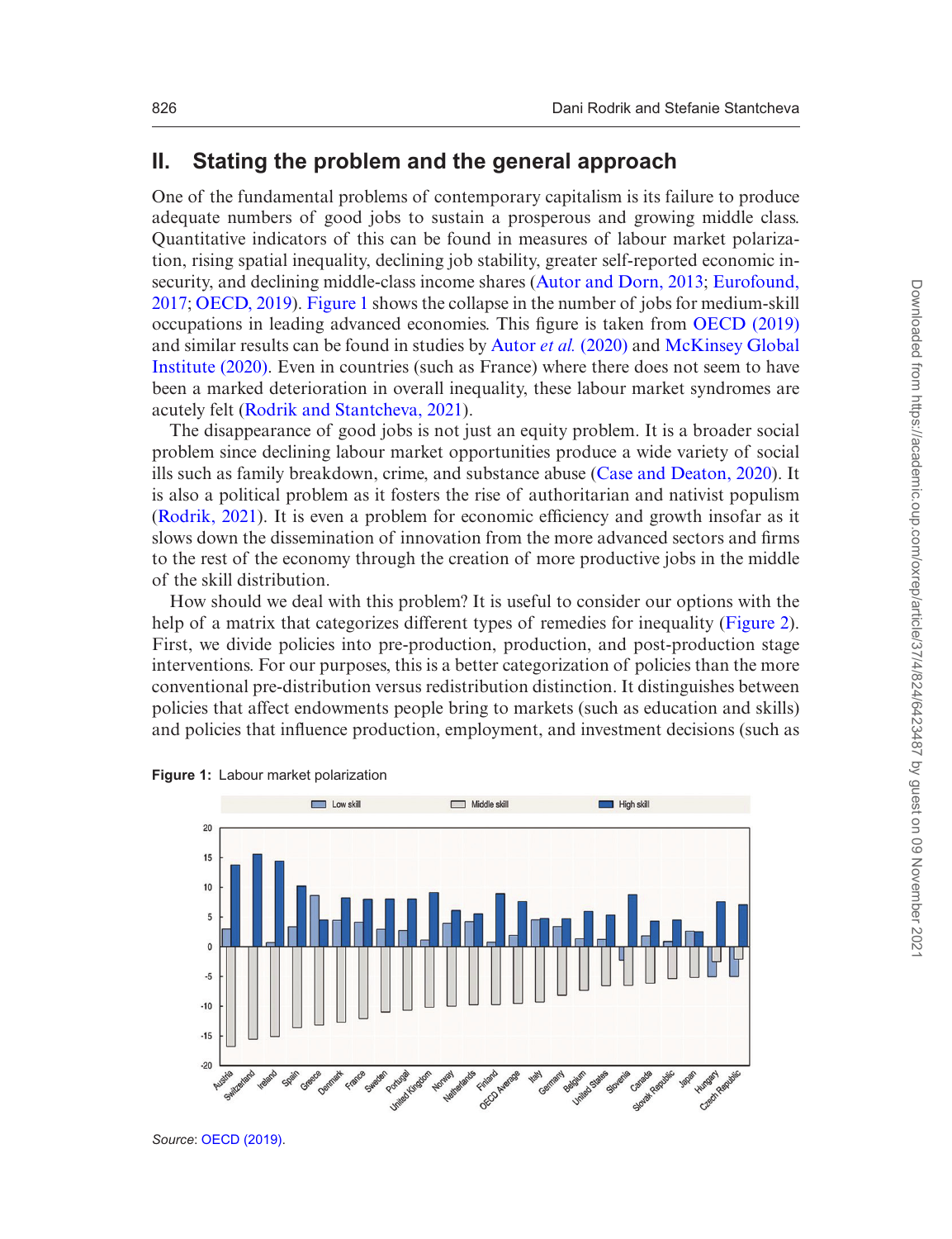<span id="page-3-0"></span>

|  |  | Figure 2: Remedies for inequality |
|--|--|-----------------------------------|
|--|--|-----------------------------------|

|                                                                    |               | At what stage of the economy does policy<br>intervene? |                                                                                         |                                                                    |
|--------------------------------------------------------------------|---------------|--------------------------------------------------------|-----------------------------------------------------------------------------------------|--------------------------------------------------------------------|
|                                                                    |               | Pre-production                                         | Production                                                                              | Post-<br>production                                                |
| <b>What</b><br>kind<br>of<br>inequality<br>do we<br>care<br>about? | <b>Bottom</b> | endowment<br>policies (health,<br>education); UBI      | minimum<br>wage; job<br>guarantee;                                                      | transfers (e.g.<br>EITC); full-<br>employment<br>macro<br>policies |
|                                                                    | Middle        | public spending<br>on higher<br>education              | industrial<br>relations and<br>labour laws;<br>industrial and<br>innovation<br>policies | safety nets,<br>social<br>protection                               |
|                                                                    | Top           | inheritance/estate<br>taxes                            | competition<br>policy                                                                   | wealth taxes                                                       |

*Notes*: UBI is universal basic income. EITC is earned income tax credit.

industrial policies or labour-market regulations). Second, we divide interventions into those that intend to redress inequities at the bottom, middle, or top of the income distribution. Minimum wages, for example, target the incomes of the working poor, while wealth taxes target those at the very top. It is possible to fill all nine cells of the table with examples of contemporary policies, as is done in [Figure 2.](#page-3-0)

The matrix clarifies the differences between alternative approaches to equity and inclusion. The current policy discussion in the US, for example, focuses almost exclusively on the first and third rows of the matrix: how to address poverty at the bottom and concentration of income at the very top. The traditional welfare state model operates largely within the first and third columns, too: it targets the educational and other endowments of workers before they join labour markets on the one hand and *ex post* redistribution through taxes and social insurance policies on the other. The government's role is to finance education, engage in progressive taxation, and provide social insurance against idiosyncratic risks such as unemployment, illness, and disability. In either case, the assumption is that good middle-class jobs will be available to all with adequate education and skills.

We need a different—or at least complementary—approach when inequality and economic insecurity are *structural* problems, and when the inadequacy of good middleclass jobs is driven by secular trends such as technology and globalization. Preparing young workers for the labour market and reskilling older workers for newer occupations will not work if firms are not supplying an adequate quantity of good jobs. This calls for targeting the middle cell of the matrix, focusing on direct interventions in the productive sphere with the goal of expanding the supply of middle-skill jobs.

We discuss what such a good-jobs strategy might look like under four separate headings below. Two points are worth making at the outset. First, good jobs cannot be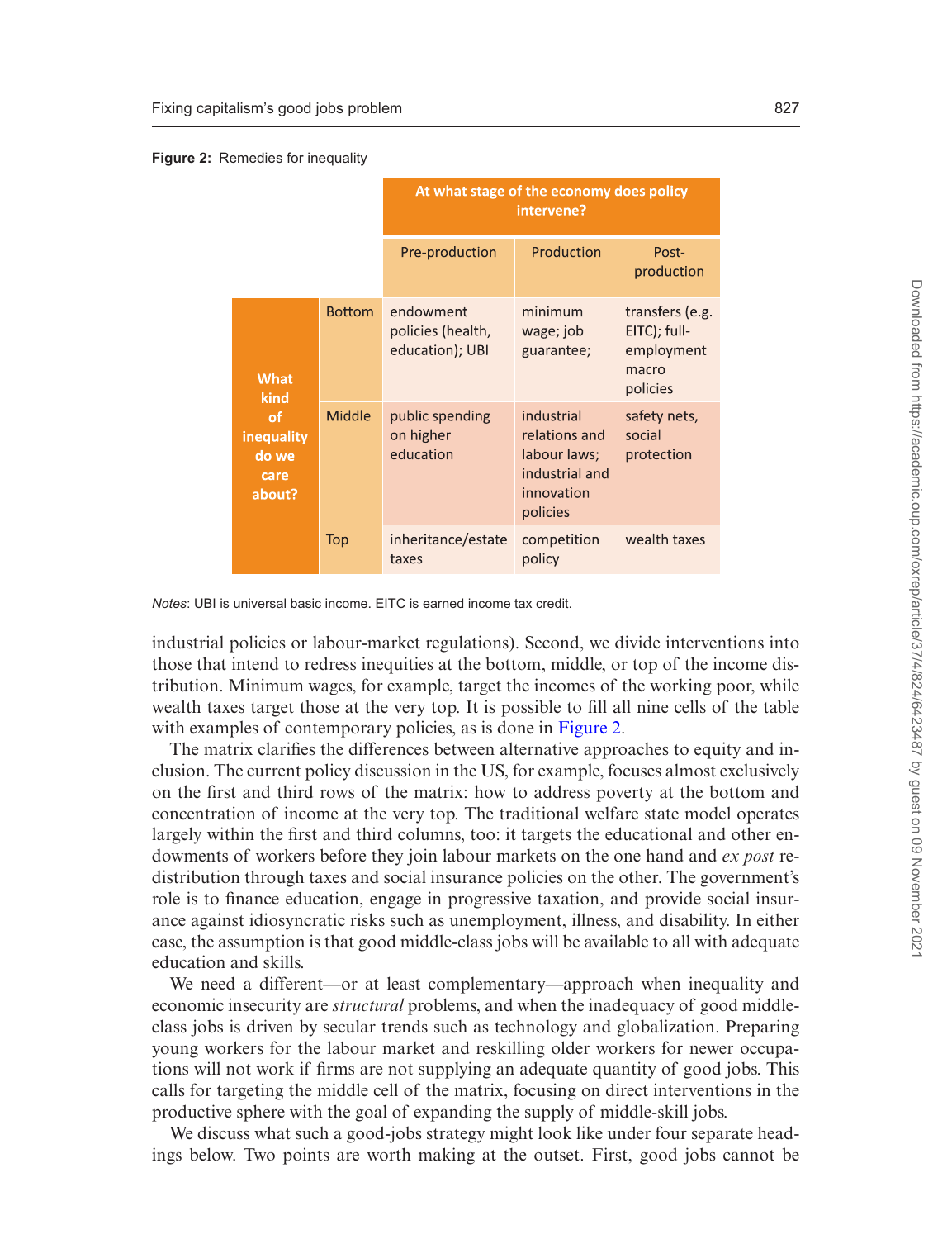generated by fiat; they are contingent on higher productivity and the expansion of good firms. The proposed strategy is one that specifically focuses on productivity enhancements along the middle spectrum of the labour market. Second, the strategy requires an approach to governance and regulation that differs from the standard *ex ante*, arm's length model that is familiar to economists. We elaborate on that governance model after discussing the specific elements of the strategy.

#### **III. Active labour market policies linked to employers**

Active labour market policies are programmes that aim to increase the beneficiaries' prospect of finding employment or increasing earnings. European programmes in this domain include skills training and certification, employment subsidies, public-sector employment, and assistance with job search. Studies on their impacts have generally yielded mixed results ([Caliendo and Schmidl, 2016\)](#page-12-4). However, a particular approach to skills training, called 'sectoral training programs' in the US, has produced much more encouraging results.

Sectoral programmes differ from general training courses in that they are oriented towards the need of particular employers and require much greater cooperation with them. They also provide a wider range of customized services to job-seekers. Exemplified by Project Quest in San Antonio, Texas, they entail: training in soft skills as well as occupation-specific skills and credentials; partnerships with community colleges and employers; extensive wraparound and follow-up services in addition to training and job placement; and a dual-customer approach that involves employers as well as job-seekers. Sectoral training programmes have been evaluated repeatedly through randomized methods and have been shown to produce significant and sustained gains for participants ([Maguire](#page-13-11) *et al.*[, 2010;](#page-13-11) [Schaberg, 2017;](#page-13-12) [Roder and Elliott, 2019](#page-13-13); Katz *et al.*[, 2020](#page-13-14)).

Key to their success is their targeting of specific industries or occupations that have the potential to create more local employment. Programme staff work closely with employers, and the firms themselves may serve on the programmes' boards. Training courses are designed in close cooperation with prospective employers. Strong links with labour unions and local governments help, too, as these provide additional vehicles through which workers can be placed. As the relationship develops, employers start to see these programmes as an important asset. Since firms benefit from the training, they are willing to cooperate with the programme and sometimes even adjust their employment practices. Increased trust between employers and training agencies can pay off in the form of higher productivity for the firm as well as increased labour market opportunities for job-seekers.

Despite their success, such programmes have remained very small and limited in scope[.4](#page-4-0) In the US, they are associated with non-governmental civic or community organizations rather than state agencies. In Europe, there are extensive networks of Public Employment Services (PES) which, however, typically operate at arm's length from employers and provide limited services to workers. More recently, some PES (in Germany and Sweden, for example) have experimented with greater employer-orientation.

<span id="page-4-0"></span><sup>4</sup> President Biden's infrastructure plan commits federal resources to scaling up sectoral training programmes, and is an important first step.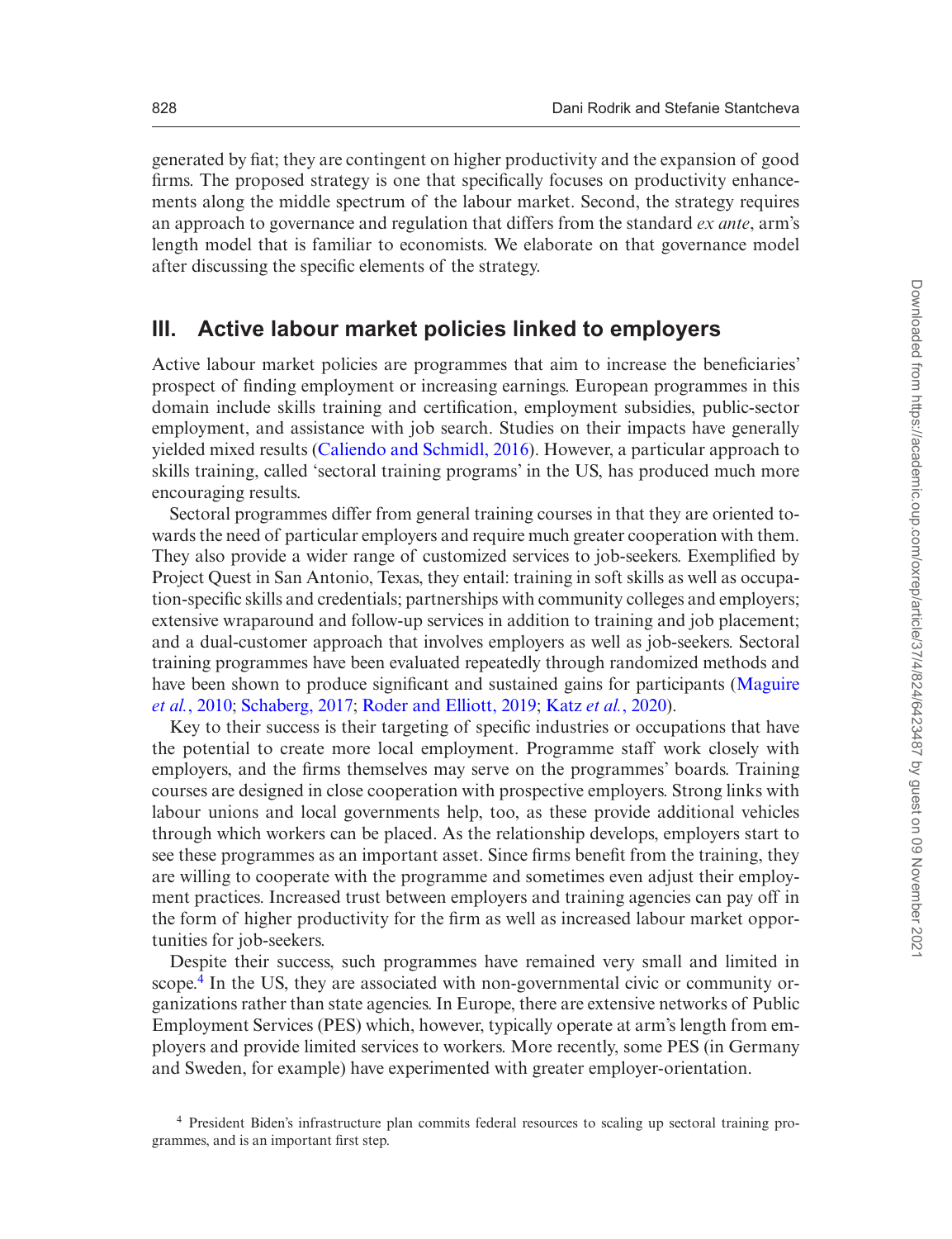There is an opportunity to enhance training and active labour market policies by transforming them into vehicles of sustained engagement and collaboration with local (and prospective) employers. The provision of customized services to both job-seekers and employers can help achieve multiple objectives. It makes training and job placement more effective. It makes it possible to reach workers who might otherwise drop out of the labour market because of particular circumstances (such as lack of transport, child care, or specific gaps in education). It might not only enhance the productivity of local firms through qualified employees, but also induce them to adapt their employment and human resources practices to the needs of local labour markets.

Ultimately, the full *quid pro quo*—more good jobs in return for more good workers can be realized only when businesses recognize the benefits of the services provided to them by public-sector training and placement agencies. Therefore, moving beyond placement to productivity requires not just the right institutional designs but also a process of building trust among social partners—employers, workers' organizations, and public agencies such as the PES. Developing the requisite social capital will necessarily take time. It will also require complementary interventions in the areas of industrial and innovation policies, to which we turn next.

### **IV. Industrial and regional policies targeting the creation of good jobs**

Despite economists' apparent aversion to 'industrial policies', the latter have always been part of most governments' arsenals, simply changing shape and focus (and, sometimes, just names) as economic priorities and fashions evolved. In the US, the practice of industrial policy has a long history, even if the term has carried a note of disrepute until very recently. It has taken a wide range of forms—from the Defense Advanced Research Projects Agency (DARPA) to Small Business Administration programmes, to widespread state-level business incentives. In Europe, even though state aid is generally frowned upon, investment incentives for small businesses and lagging regions remain rampant. In recent years, the need for industrial policy has been articulated more explicitly and forcefully. The challenges of transition to a green economy, geographic divides, digitalization, and the perceived threat of Chinese competition in high-tech industries have highlighted the urgency of public action to stimulate investment and innovation in particular industries and regions.

While employment creation is almost always a subsidiary goal of these programmes, industrial incentives are rarely designed around the imperative of good jobs. For example, in what is one of the best studies of industrial policy, a paper by [Criscuolo](#page-12-5) *et al.* [\(2019\)](#page-12-5) analyses the effects of the Regional Selective Assistance (RSA) programme in Britain. The programme aimed to maintain and expand employment in low-income, high-unemployment areas, but was essentially a subsidy to capital. Firms could apply to the government with specific investment plans, either to finance new capital equipment or to modernize existing plants. If approved, the government financed up to 35 per cent of the investment. The programme did have a significant effect on employment in smaller firms according to [Criscuolo](#page-12-5) *et al.* (2019), but it did not directly subsidize good jobs or other activities that may have had a more direct impact on jobs.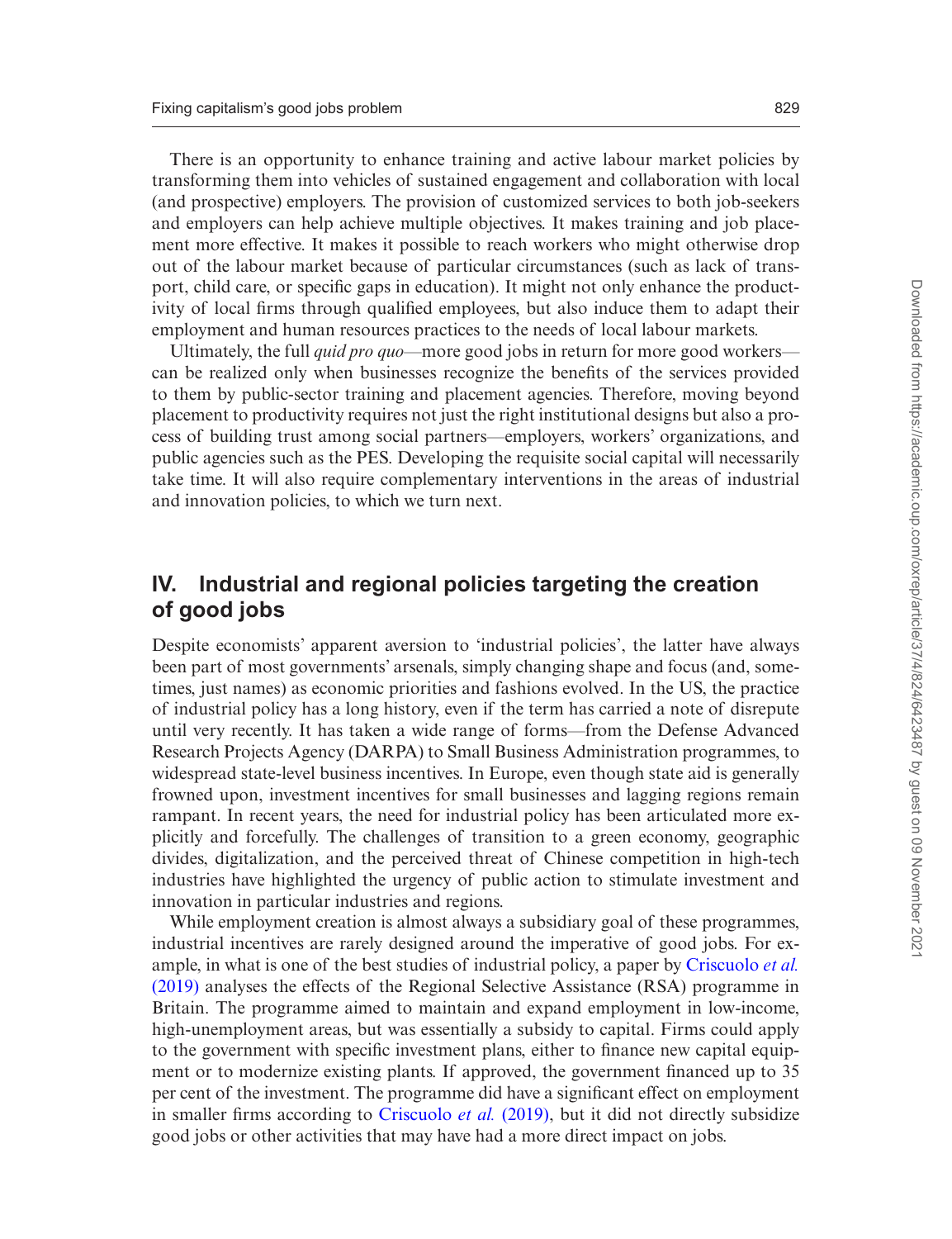A second consideration is that business incentives work best when they are customized and targeted to specific needs of firms, and when they are part of an iterative dialogue between firms and government agencies. The traditional caricature of industrial policy, in which bureaucrats choose a set of economic activities to be promoted, select pre-determined incentives (e.g. tax rebates or subsidized credit), and then impose hard conditionality on the receiving firms does not accurately characterize how industrial policy was actually implemented in Japan, Taiwan, South Korea, or China. Successful programmes tend to revolve around a process of strategic collaboration, in which firms' needs, market opportunities, and appropriate remedies are discovered over time, with policies revised as learning takes place.

Tim Bartik of the Upjohn Institute has been a long-term observer of business incentives in the US, and his synthesis of the evidence provides a valuable perspective that can apply equally well to other contexts [\(Bartik, 2019](#page-12-6), [2020](#page-12-7)). The current approach revolves largely around significant tax breaks that often go to large corporations and are not properly targeted or designed. They also involve a very large cost per job created. Bartik makes several recommendations. First, business incentives should focus on areas that are distressed—i.e. areas that truly need them. Second, the incentives should focus on sectors or firms that are likely to have high job creation potential. Third, public assistance should focus less on tax incentives (and on encouraging physical investment) and more on specific public services needed by firms, such as customized business services, zoning or infrastructure policies, local amenities, and skills training. Fourth, business assistance should be viewed as a portfolio of services rather than a particular incentive, with the actual mix attuned to local conditions.

Bartik's recommendations echo ideas that have developed over the last couple of decades into a new conception of industrial policy ([Evans, 1995](#page-13-15); [Rodrik, 2007,](#page-13-16) [2008;](#page-13-17) [Sabel, 2007](#page-13-18); [Hausmann](#page-13-19) *et al.*, 2008; [Fernández-Arias](#page-13-20) *et al.*, 2016; [Ghezzi, 2017\)](#page-13-21). Under this conception, the government is not presumed to know where the market failures are beforehand and, therefore, does not determine *ex ante* what the specific policy instruments are. Industrial strategy consists of a collaborative process of 'discovery' involving business and agencies of the state, where the objective is to identify the constraints and opportunities over time, and to design interventions appropriately. As learning takes place, policies are revised, refined, and sometimes reversed. We know such practices are feasible because they already exist in a number of policy domains; [Rodrik and Sabel](#page-13-0) [\(2021\)](#page-13-0) discuss water-quality regulation in Europe and promotion of high-tech innovation through DARPA in the US, while [Ghezzi \(2017\)](#page-13-21) discusses their application to modern agriculture in Peru.

In return for services provided by state agencies, firms would be asked to make provisional commitments on specific quantities of jobs they will create at different qualification levels (i.e. low salaried employees, medium-salaried employees, etc.). Firms would be encouraged to pool proposals when they make use of common inputs—as would be the case for workers with particular skills or infrastructure. Other conditionalities might be included as well. A firm might be asked to work with local suppliers to improve their management or technological capabilities. Or a firm that is considering outsourcing part of its production to a foreign country may be asked to delay doing so for a number of years, in case productivity improvements at home may render those plans unnecessary. The firm may be required to arrange for additional training for some of its employees.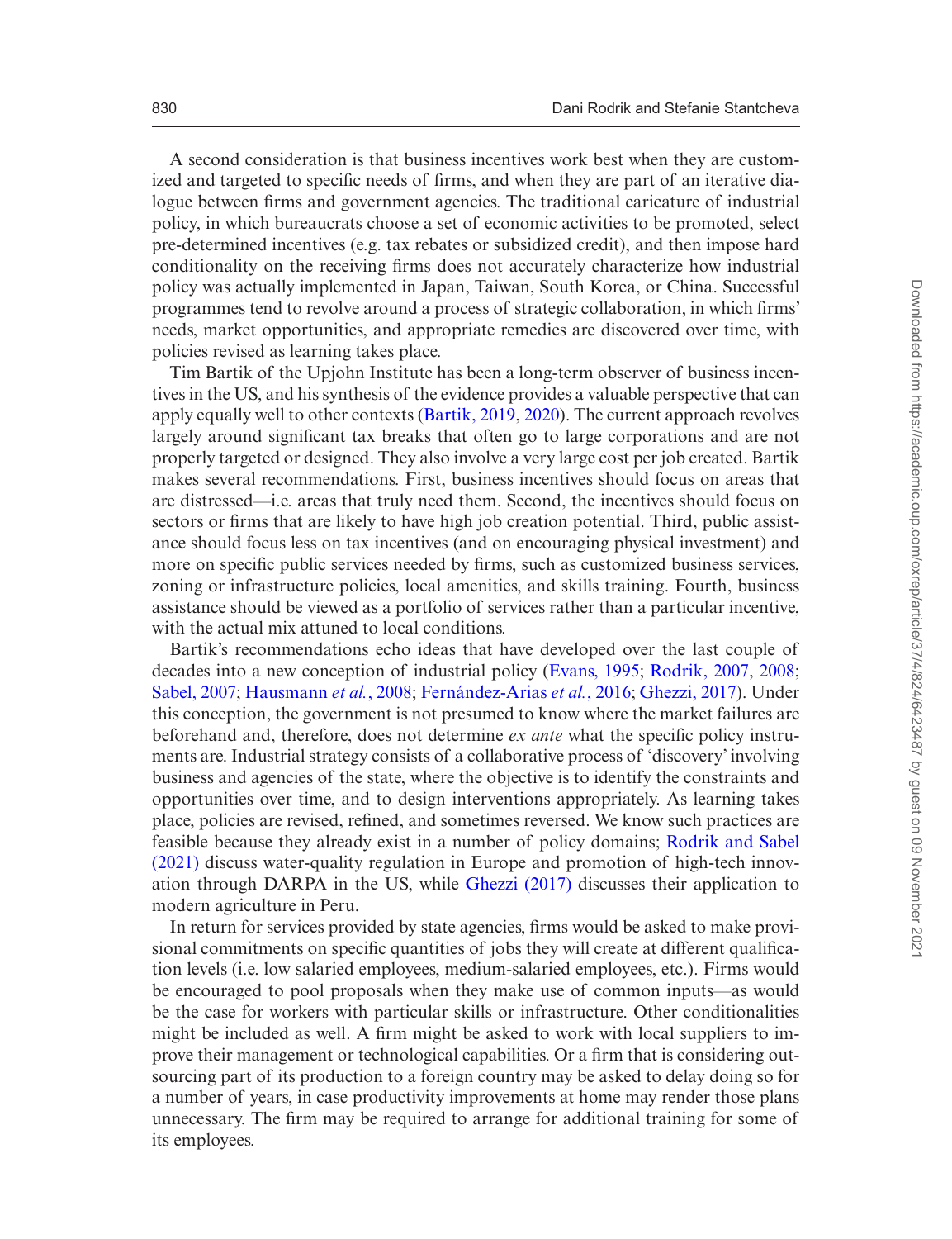A particular objective would be to connect business incentives more tightly with the kind of labour market and training programmes discussed previously. While labour market interventions may do a good job of preparing job-seekers for good jobs, their effects will remain limited if there is not a corresponding increase in the supply of good firms and of good jobs in existing firms.

## **V. Innovation policies that incentivize labour-friendly technologies**

In 2016 Elon Musk announced that Tesla's Model 3 would be built in a new, fully automated car factory. Codenamed 'Alien Dreadnought', the project would allow robots in the factory to operate beyond human speed, with raw materials coming in at one end and finished cars rolling out the other. By mid-2018 it was clear that automation was not working as expected and Tesla was driven close to financial collapse. The company was forced to launch a new assembly line full of human workers. Musk would say later: 'people are way better at dealing with unexpected circumstances than robots.'[5](#page-7-0) 'Yes, excessive automation at Tesla was a mistake. . . . Humans are under-rated,' he conceded on Twitter.

Tesla's automation mistake is revealing for several reasons. First, it highlights how production techniques relying on human labour can still dominate automation when it is impossible to fully account for uncertainty and routinize all tasks. Second, it is indicative of the excessive faith many business leaders often place on new technologies. Third, it reminds us that technology adoption is a choice: businesses face a range of options about what kind of innovations to use and deploy—choices that have significant implications for the workforce—and sometimes, society as a whole—but are not typically internalized in the decision-making process.

The usual discussion around the labour market implications of new technologies is curiously one-sided. The direction of technological change—whether it augments or replaces labour—is taken to be essentially pre-determined and out of our control. It is workers and society at large that have to adjust to technological change—rather than the other way around. But as the late Anthony Atkinson emphasized, the determination of the direction of technological change cannot be left to firms and innovators alone [\(Atkinson, 2015,](#page-12-8) pp. 115– 18). This argument has been picked up more recently by Daron [Acemoglu \(Acemoglu and](#page-12-9) [Restrepo, 2019\)](#page-12-9) (see also [Korinek \(2019\)](#page-13-22) and [Rodrik and Stantcheva \(2021\)\)](#page-13-1).

The direction of technological change depends on several conditions that may be amenable to policy influence. First and most directly, government-funded and -directed innovation programmes make decisions about what kind of innovations to promote. Defence-related and green technologies are examples. Employment-friendly technologies—those that augment rather than replace labour—could be part of those priorities, though they are not at present. Second, private-sector innovation incentives can be skewed because of prevailing financing methods or policies. Venture capital, for example, naturally seeks areas where the returns can be capitalized relatively quickly by

<span id="page-7-0"></span><sup>5</sup> <https://www.teslarati.com/inside-tesla-tent-based-model-3-production-assembly-line-profitability/>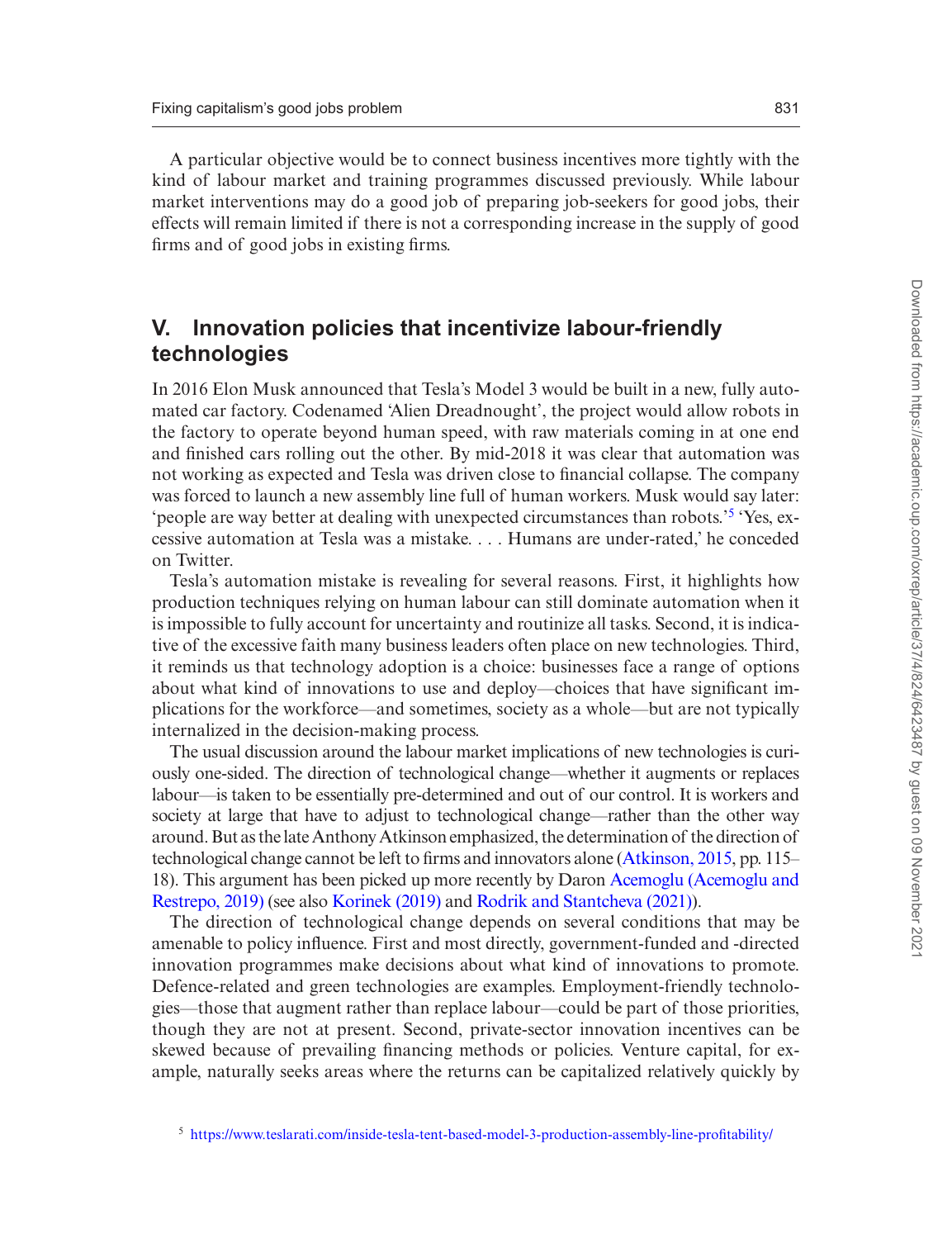investors. This may exclude innovations where the gains are longer term or reaped by society at large [\(Lerner and Nanda, 2020](#page-13-23)).

Third, most advanced economies tax capital income more lightly (through depreciation allowances and various incentives of the type we discussed previously) and tax labour more heavily (through personal income taxes, social insurance contributions, and payroll taxes). An unintended consequence of such a tax system is to make it more attractive to firms to economize on labour by investing in machinery, to an extent that may be socially suboptimal [\(Acemoglu](#page-12-10) *et al.*, 2020).

Finally, the direction of technological change also depends on the balance of power between employers and employees. When workers have a say in the workplace, management has to get buy-in from them before major technologies are deployed and work is restructured. This can result in a modern version of Luddism—aversion to any kind of innovation that appears to threaten jobs. But it can also be a useful counterweight to adverse incentives in the system encouraging too much automation or the adoption of what [Acemoglu](#page-12-10) *et al.* (2020) call 'so-so' technologies.<sup>6</sup> In short, the direction of technical change, in addition to its rate, depends on a wide range of factors, many of which could be influenced by societal and governmental decision-making.

As a matter of logic, the gap between skills and technology can be closed in one of two ways: either by increasing education to match the demands of new technologies, or by redirecting innovation to match the skills of the current (and prospective) labour force. The second strategy, which gets practically no attention in policy discussions, is worth taking seriously. It may be possible to direct technology to better serve the existing workforce's needs, in addition to preparing the workforce to match the requirements of technology.

[Acemoglu and Restrepo \(2018\)](#page-12-11) have argued that it is possible to countervail present technological trends and push innovation in a direction that creates new, labour-augmenting tasks. They cite three areas. First, they suggest artificial intelligence (AI) could be used in *education* in order to create more specialized tasks for teachers, personalize instruction for students, and increase effectiveness of schooling in the process. Second, they note a similar potential in *healthcare*, which is perhaps closer to realization. AI tools can significantly enhance the diagnostic and treatment capabilities of nurses, physicians' aides, and other medical technicians, allowing a priori 'less skilled' practitioners to perform tasks that only physicians with many more years of professional education have traditionally undertaken. Third, [Acemoglu and Restrepo \(2018\)](#page-12-11) mention the use of augmented and virtual reality technologies in manufacturing, enabling humans and robots to work together in performing precision tasks (rather than the latter replacing the former). Such technologies are based on smaller, more nimble robots that also enable greater customization of production in response to specific customer needs. Indeed, companies such as BMW and Mercedes are building their automation plans around human work, which they have found allows both for greater reliability and more customization in production.

These considerations suggest some broad directions for policy. Prevailing fiscal regimes can be reviewed to ascertain whether there are excessive incentives for investment

<span id="page-8-0"></span><sup>&</sup>lt;sup>6</sup> 'So-so' technologies are those that substitute labour, but are not that much more productive at the task than workers are, thus not increasing productivity sufficiently.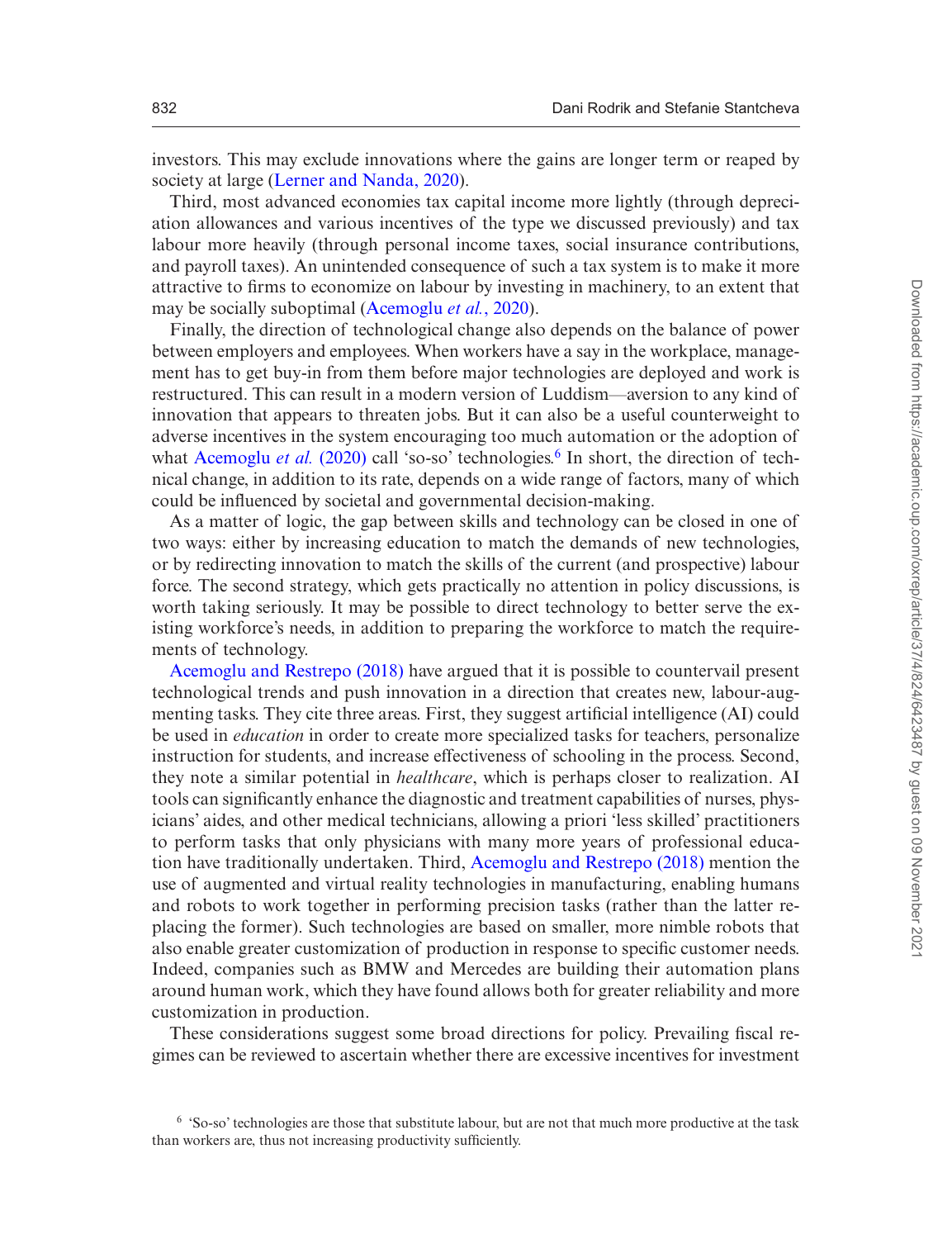in automation. Employment considerations can be incorporated directly in the existing regime of tax incentives for R&D. The selection criteria could revolve around the margins of choice we discussed previously. 'So-so' innovations that directly replace labour without significant overall productivity benefits would be favoured the least, and innovations that augment labour of low and medium skills and create new, labour-absorbing tasks would be favoured the most. Governments could apply a 'prospective employment test' when determining their public-spending priorities for innovation. In the EU, for example, employment considerations appear to play virtually no direct role in the construction of the innovation portfolio or in the design of the European Green Deal. One possibility, among many, is to devote a portion of the European Fund for Strategic Investments (EFSI) to experiment in developing labour-friendly technologies.

In addition, governments can directly encourage the introduction and dissemination in the private sector of learning organizations that empower workers. The goal would be for such organizational forms—based on teamwork, development of cognitive, social, and soft skills, workers' autonomy, and continuous learning—to replace Taylorist or lean organizational models where feasible. Finally, public policy can play a role in shaping public consciousness about the social and employment consequences of innovation. A public that is more aware about the choices we have is likely to expect more from innovators. It would be highly desirable to have a shift in the public narrative on technology that recognizes innovation can be directed in a more labour-friendly direction.

### **VI. International economic policies that safeguard high domestic labour/social standards**

Are the policies of the sort we have discussed here that induce domestic firms to expand good jobs feasible in a globalized economy? What if firms evade domestic responsibilities by outsourcing, hiding in tax shelters, or if they lose competitiveness and market share to firms in countries with lower standards? The principal safeguard against such a race to the bottom is that the good-jobs strategy is as much about enhancing productivity—especially for lagging firms—as it is about jobs. It recognizes that good jobs require good firms. Enhanced productivity makes domestic firms better at global competition and should reduce incentives for outsourcing and moving abroad. Therefore, there is no inherent conflict between the good-job strategy and the open economy.

Nevertheless, such policies can be buttressed by supportive international economic policies. One approach is to negotiate international agreements that uphold higher standards. Greater international cooperation and information exchange on taxation of corporations and wealthy individuals would help. So would the incorporation of enforceable labour-rights provisions in international trade and investment agreements. But in view of the heterogeneity among countries and the limitations of enforcement on sovereign nations, international standard-setting on taxes and labour regulations can go only so far.

A complementary approach would be to incorporate in domestic trade policy an explicit safeguard mechanism for addressing imports that threaten to undermine domestic social and labour standards. One of us has described elsewhere an anti-social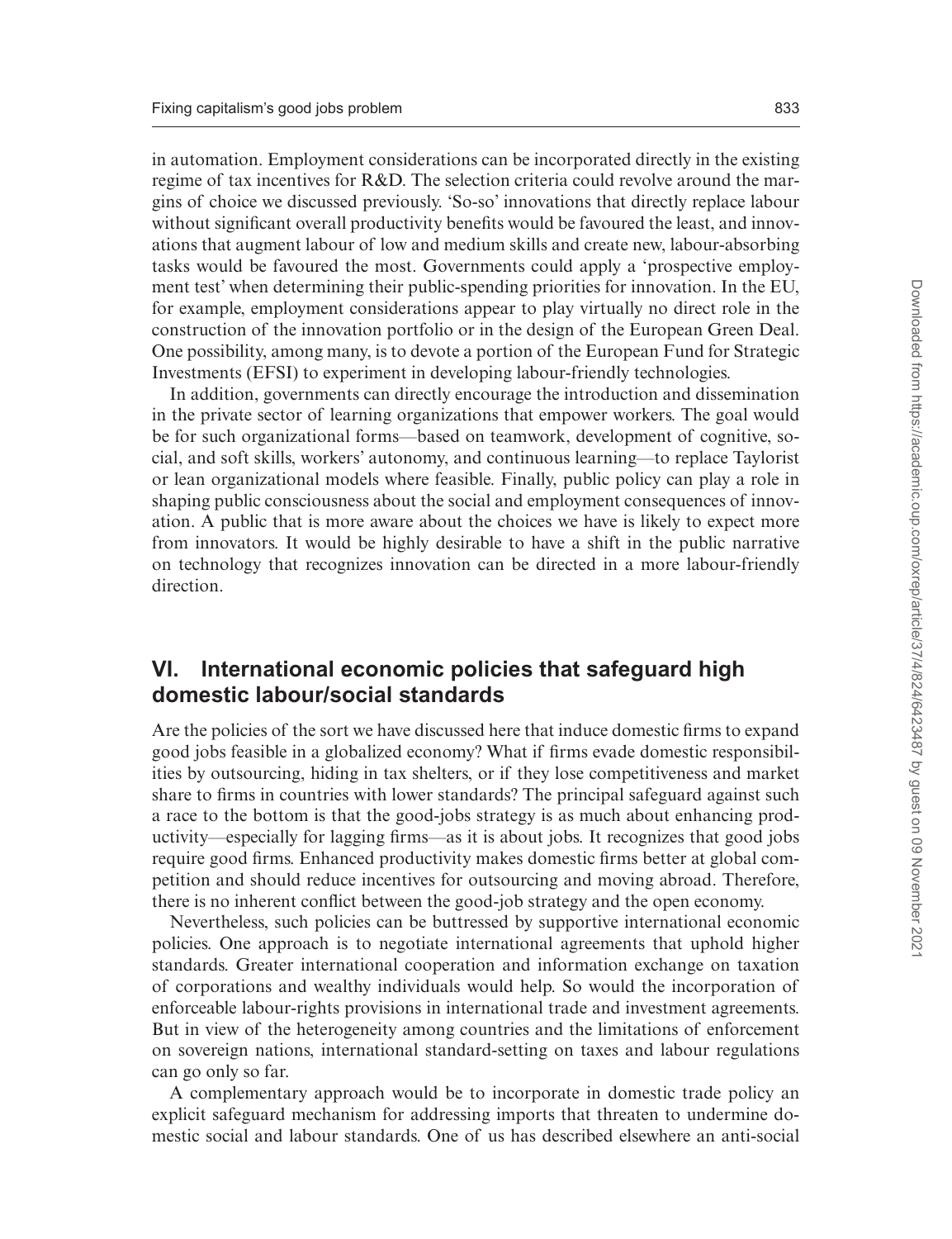dumping procedure designed to achieve that objective, which we summarize here ([Rodrik, 2019](#page-13-24)). Explicit 'safety valves' allowing countries to raise trade barriers under certain conditions is a means for enhancing the legitimacy of international trade and outsourcing in general. This is a principle already embodied in 'fair trade' provisions of trade agreements.

When international trade operates just like any domestic form of market competition, it makes little sense to set it apart and treat it differently from other approaches for dealing with inequality and insecurity in labour markets at large (using unemployment compensation, progressive tax systems, active labour market policies, employment-friendly macro policies, etc.). But when trade entails practices that violate laws or norms embodied in domestic institutional arrangements, and thereby undercuts domestic social bargains, it may be more legitimate to restrict the import flows that have the alleged effect. Restrictions on imports should not be permissible merely because wages in an exporting country are low. But trade may be considered unfair when competitive advantage is gained through the violation of worker rights.

A policy that targets social dumping must distinguish between true social dumping and ordinary market competition. Therefore, it needs a domestic investigatory process of fact finding, as in the case with regular anti-dumping. The investigative process in each country would: (i) determine that the imports in question do threaten to undermine a domestic standard or widely held social norm; (ii) gather public testimony and views from all relevant parties, including consumer and public-interest groups, importers of the product(s) concerned, and exporters to the affected country; and (iii) ascertain whether there exists broad support among these groups for the application of the safeguard measure in question.

Ordinary protectionism would not have much chance of success if groups whose incomes would be adversely affected by trade restrictions—importers and exporters were necessarily part of the deliberative process and the investigative body had to determine whether these groups also support the safeguard measure. At the same time, when deeply and widely held social norms are at stake, these groups are unlikely to oppose safeguards in a public manner, as this would endanger their standing among the public at large. Imagine, for example, that forced labour was used in producing goods for export in country X, or that labour rights were widely and violently repressed. Exporters to country X and downstream users of X's products may find it difficult to publicly defend free trade with this country.

In less clear-cut cases, the main advantage of the proposed procedure is that it would force a public debate on the legitimacy of trade and when it may be appropriate to restrict it. It would be incumbent on governments to ensure that the requirements of democratic deliberation are fulfilled. Are the views of all relevant parties, including consumer and public-interest groups, importers and exporters, civil society organizations, sufficiently represented? Is all relevant evidence, scientific and economic, brought to bear on the final determination? Is there broad enough domestic support in favour of the opt-out or safeguard in question? These procedural requirements echo those in the existing World Trade Organization Agreement on Safeguards, although the scope of its application would be greatly enlarged.

This procedure would force a deeper and more representative public debate on the legitimacy of trade rules and on the conditions under which it may be appropriate to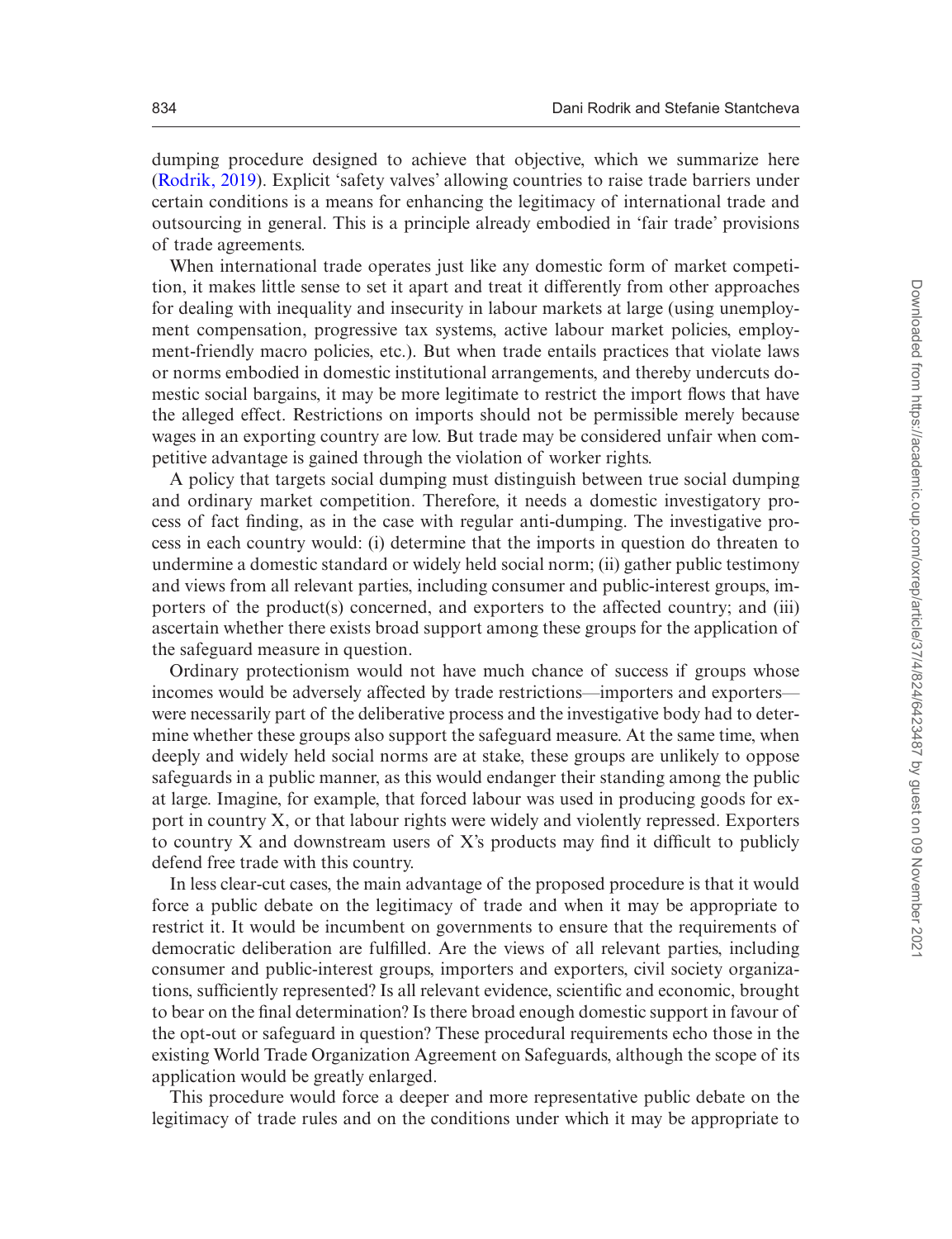suspend them. The most reliable guarantee against abuse of opt-outs is informed deliberation by the polity at large. The requirements that groups whose incomes would be adversely affected by the opt-out—importers and exporters—participate in the deliberations and that the domestic process balance the competing interests in a transparent manner would minimize the risk of protectionist measures benefiting a small segment of industry at large cost to society. A safety valve that allows principled objections to free trade to prevail makes it easier to repress protectionist steam. A deepening backlash against trade may, in fact, be rendered more likely in the absence of a clause against social dumping.

#### **VII. A new model of governance**

The regulatory model that underlies the good-jobs strategy we have outlined here differs from the standard, arm's length regulation model of economists. In the conventional approach, regulatory agencies set explicit guidelines that regulated entities have to meet, and consultation between the regulator and those entities is limited typically to resolving differences. There are fixed limits on permissible behaviour and a schedule of fines for violating them. This model does not apply well to circumstances with highdimensional uncertainty.

In the present context, the objective itself ('good jobs') is imprecise and multidimensional; it needs to be operationalized in a way that is both evolving and context-dependent. Furthermore, creating good jobs depends on a wide array of decisions on investment, technological choice, and business organization, the consequences of which are unknowable *ex ante*. Technological and operational possibilities are highly uncertain, and neither firms nor government agencies have the information needed to devise concrete behavioural schedules from the outset. Hence the interaction between the government and firms must take as its starting point the provisionality of ends and means and the need for disciplined review and revision. Targets and instruments for good-job creation must remain provisional, to be revised as new information comes in. The task of governance is to establish an information exchange regime that induces firms and other entities to cooperate with the government and adjust their strategies in the desired direction in a context of extreme uncertainty.

Such iterative, collaborative practices have become established in industries as diverse as biotechnology, IT, and advanced manufacturing, as well as in policy regimes such as food safety, water quality, civil aviation, and the promotion of advanced technologies ([Rodrik and Sabel, 2021](#page-13-0)). And similar practices abound in successful programmes in labour markets, business incentives, and technology promotion, even though these do not typically constitute explicit and self-conscious departures from the standard regulatory model. Many state agencies have considerable experience of working closely with small and medium-sized enterprises (SMEs), using a wide range of instruments (loans, guarantees, equity participation, export credits, training, management counselling, access to technology and networks). Development banks have the capacity to screen firms, monitor their progress, and intervene at various stages of their lifecycle. Successful regional investment incentive programmes, such as the RSA mentioned previously, entail considerable discretion on the part of state agencies, and require significant monitoring and ongoing negotiations with private firms.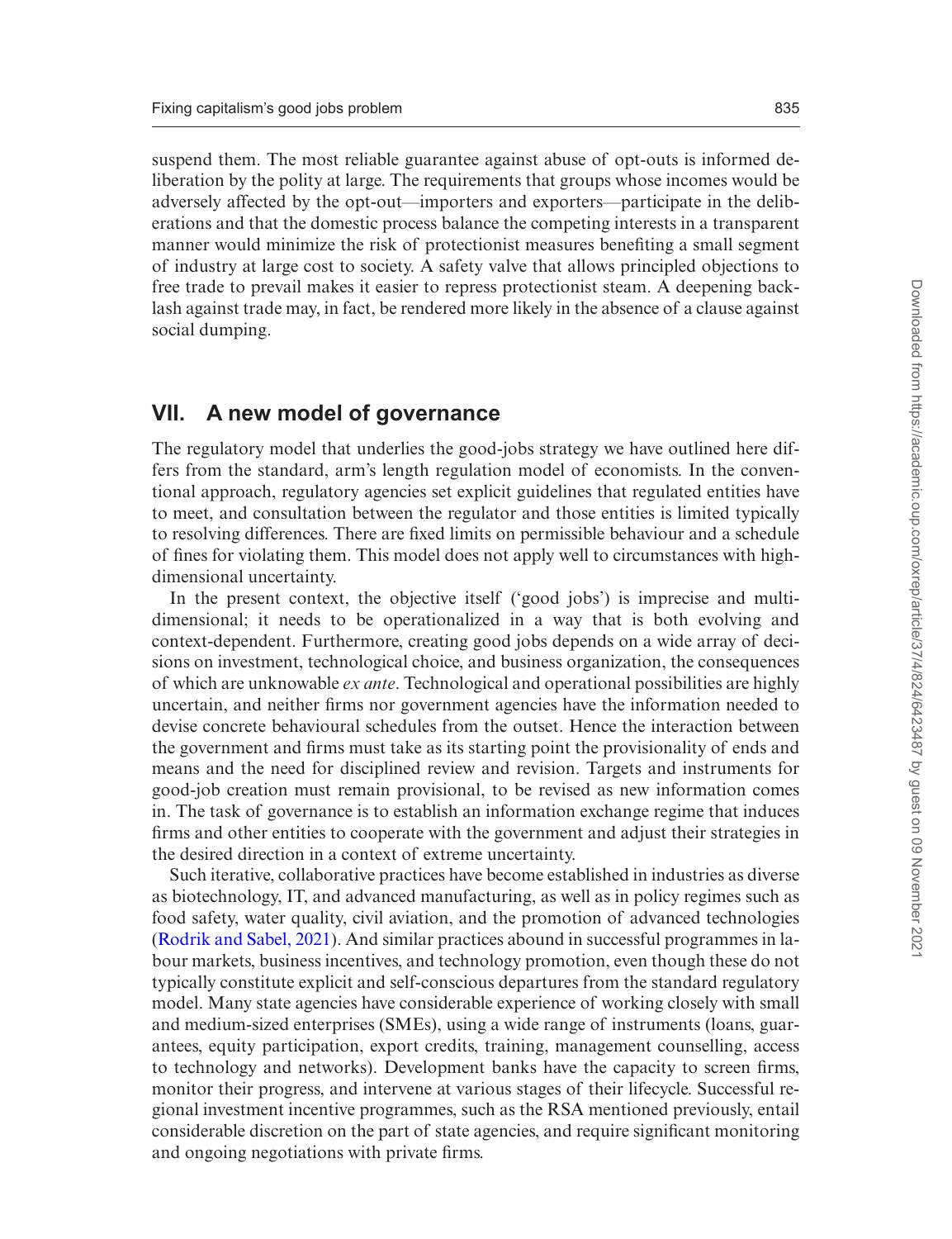# **VIII. Concluding remarks**

We conclude by mentioning four specific advantages of the proposed approach. First, it is explicitly and self-consciously structuralist. It aims to shape production, innovation, employment incentives, and relationships *in situ*, instead of taking them as given and only addressing their consequences after the fact, through taxes and transfers. As such, it advocates a transition from the traditional welfare state to a productivist and innovation-driven welfare state. Second, it moves us away from the institutional fetishism reflected in the traditional distinction between markets and states. It pushes us to think in terms of complementarities between private actors and state agencies and collaborative, iterative rule-making under extreme, multi-dimensional uncertainty. Third, it does away with the equity versus growth dichotomy or trade-off: economic growth is possible only through the diffusion of good, productive jobs from the advanced to the lagging sectors and regions of the economy; good jobs are possible only if there are productive firms. Finally, the general approach to regulatory governance highlighted in the paper is open ended and can be applied within different domains and at different levels of the economy and society. Potentially it opens up a path of radical institutional reform from gradualist beginnings. Today's reforms may eventually cumulate to a revolutionary transformation of the capitalist system.

# **References**

- <span id="page-12-11"></span>Acemoglu, D., and Restrepo, P. (2018), 'Artificial Intelligence, Automation and Work', NBER Working Paper Series, no. 24196, January, [https://doi.org/10.3386/w24196.](https://doi.org/10.3386/w24196)
- <span id="page-12-9"></span>— — (2019), 'The Wrong Kind of AI? Artificial Intelligence and the Future of Labor Demand', *Cambridge Journal of Regions, Economy and Society*, **13**(1), 25–35, [https://doi.org/10.1093/cjres/](https://doi.org/10.1093/cjres/rsz022) [rsz022.](https://doi.org/10.1093/cjres/rsz022)
- <span id="page-12-10"></span>— Manera, A., and Restrepo, P. (2020), 'Does the US Tax Code Favor Automation?', *Brookings Papers on Economic Activity*, BPEA Conference Drafts, 19 March.
- <span id="page-12-1"></span>Autor, D. H., and Dorn, D. (2013), 'The Growth of Low-skill Service Jobs and the Polarization of the US Labor Market,' *American Economic Review*, **103**(5).
- <span id="page-12-2"></span>— Mindell, D., and Reynolds, E. (2020), *The Work of the Future: Building Better Jobs in an Age of Intelligent Machines*, MIT Work of the Future Report, November.
- <span id="page-12-8"></span>Atkinson, A. B. (2015), *Inequality: What Can Be Done?*, Cambridge, MA, Harvard University Press.
- <span id="page-12-6"></span>Bartik, T. J. (2019), 'Should Place-based Jobs Policies Be Used to Help Distressed Communities?' Kalamazoo, MI, W.E. Upjohn Institute for Employment Research, 1 August.
- <span id="page-12-7"></span>— (2020), 'Bringing Jobs to People: Improving Local Economic Development Policies', Aspen Institute, August.
- <span id="page-12-4"></span>Caliendo, M., and Schmidl, R. (2016), 'Youth Unemployment and Active Labor Market Policies in Europe', *IZA Journal of Labor Policy*, **5**(1).
- <span id="page-12-3"></span>Case, A., and Deaton, A. (2020), *Deaths of Despair and the Future of Capitalism*, Princeton, NJ, Princeton University Press.
- <span id="page-12-5"></span>Criscuolo, C., Martin, R., Overman, H. G., and Van Reenen, J. (2019), 'Some Causal Effects of an Industrial Policy', *American Economic Review*, **109**(1), 48–85.
- <span id="page-12-0"></span>Diao, X., McMillan, M., and Rodrik, D. (2019), 'The Recent Growth Boom in Developing Economies: A Structural-change Perspective,' in M. Nissanke and J. A. Ocampo (eds), *The Palgrave Handbook of Development Economics: Critical Reflections on Globalization and Development*, Palgrave Macmillan.